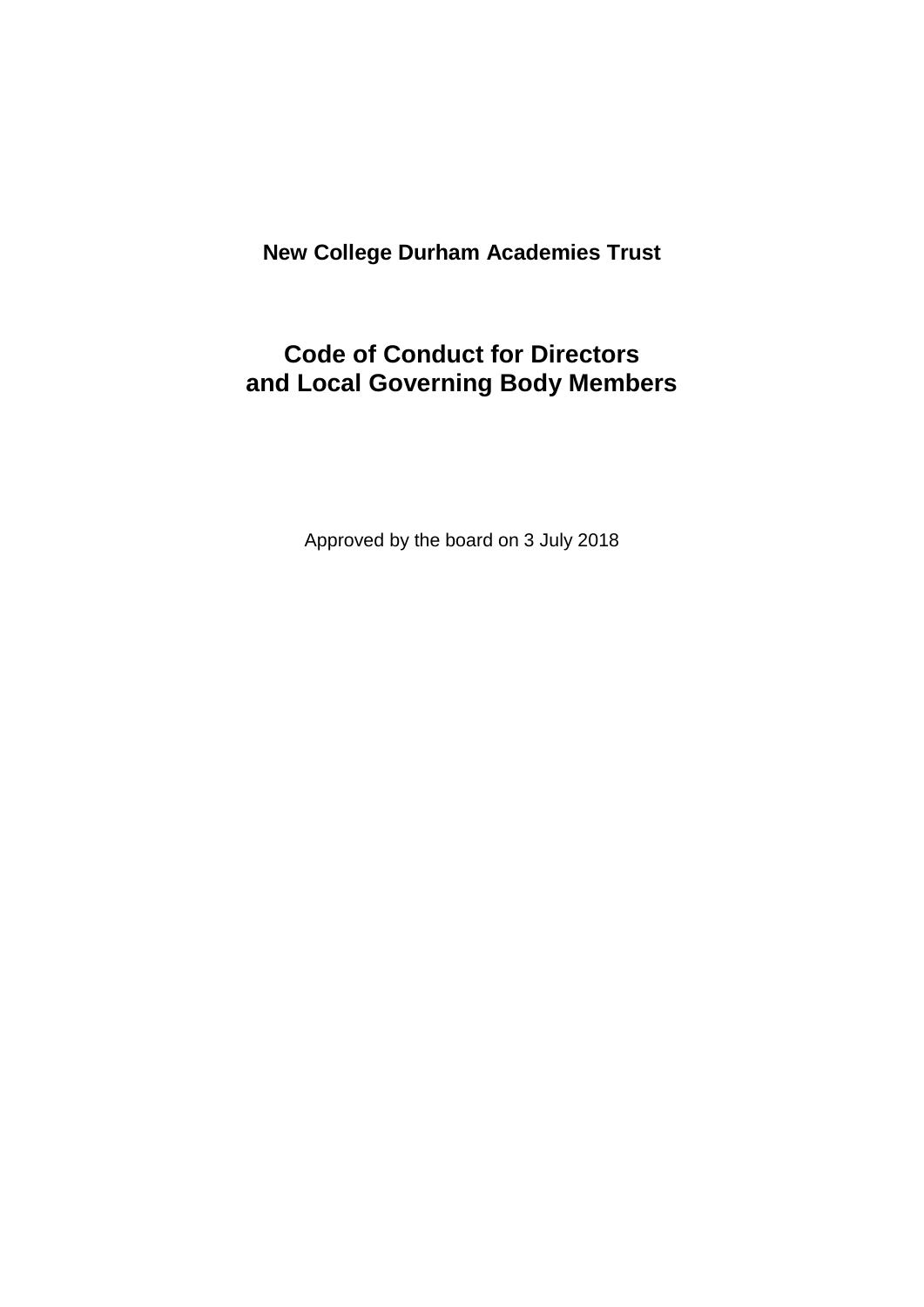## **New College Durham Academies Trust ('the Trust')**

## **Code of Conduct for Directors and Local Governing Body Members**

### **1. Introduction**

This document applies to and refers to New College Durham Academies Trust and its Directors and Members of the Local Governing Bodies.

- 1.1 This Code is intended as a guide, to indicate the standards of conduct and accountability which are expected of Directors and Local Governing Body Members, to enable them to understand their legal and ethical duties and to assist them both in carrying out those duties and in their relationship with the Trust board, Local Governing Bodies and the Academy Principals. This Code therefore is aimed at promoting effective, well informed and accountable academy governance, and is not intended to be a definitive or authoritative statement of the law or good practice.
- 1.2 In addition to this Code, Directors and Local Governing Body Members are recommended to familiarise themselves with the source documents listed in the Schedule.

This Code should not be read as an exhaustive statement of duties, powers or provisions and Directors and Local Governing Body Members should refer to the source documents listed in the Schedule. If in doubt about the provisions of this Code or any of the source documents, the Company Secretary should be consulted and, if necessary, professional advice should be obtained. However, ultimate responsibility for the appropriateness of conduct as a Director or Local Governing Body Member and for any act or omission in that capacity rests with the individual Director or Local Governing Body Member.

- 1.3 This Code applies to every committee or working party of the Trust board, including the Local Governing Bodies.
- 1.4 By accepting appointment to the Trust board or a Local Governing Body, each Director and Local Governing Body Member agrees to accept the provisions of this Code.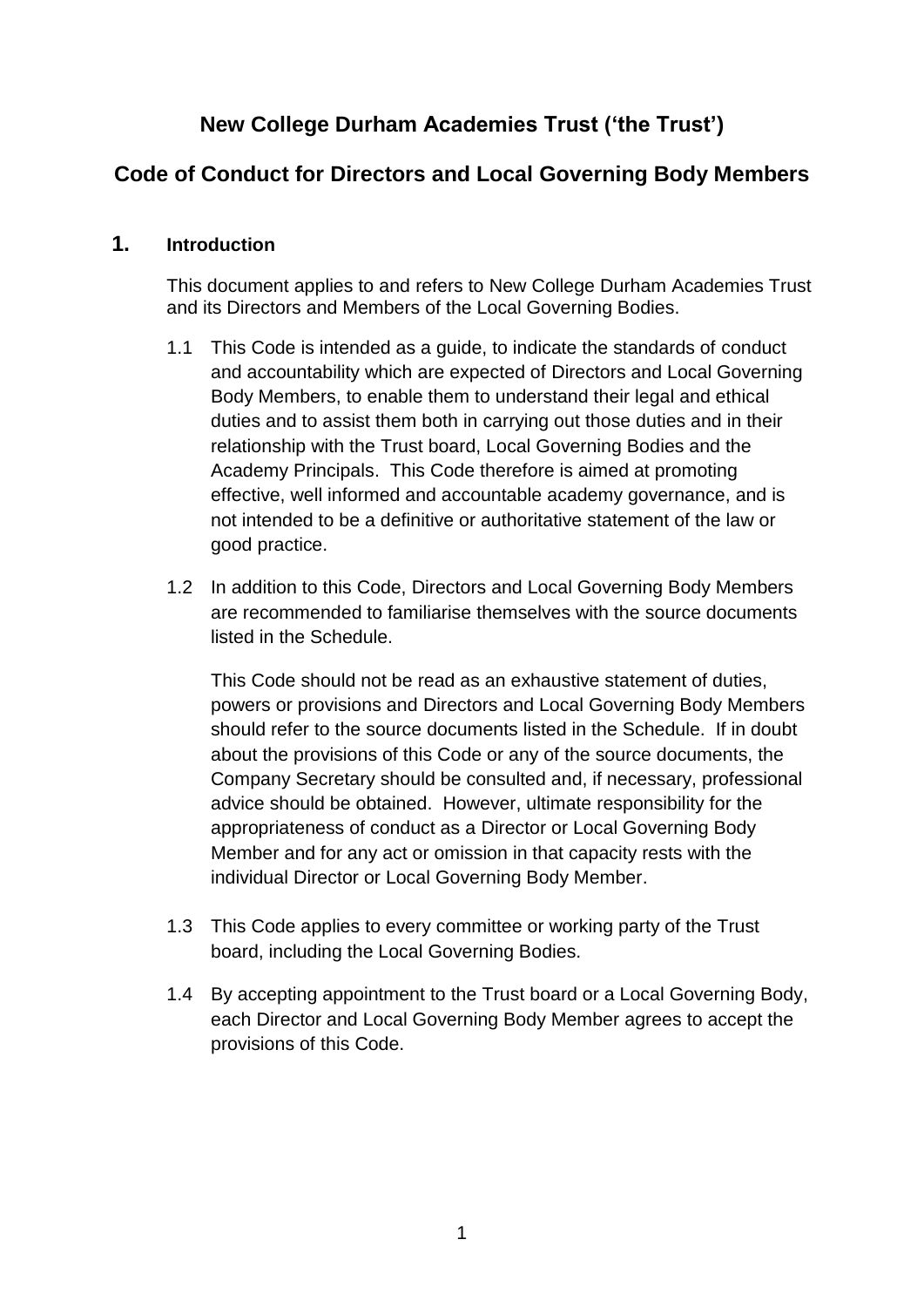### 1.5 **Interpretation**

In this code:

'Academy' means any school which is established and maintained by New College Durham Academies Trust;

'Agency' means the Department for Education

'Funding Agreements' means the Master Funding Agreement and the Supplemental Funding Agreements between the Trust and the Department for Education.

'Trust Board' means the Board of Directors of New College Durham Academies Trust;

'Director' means a Director of the Board of Directors;

'LGB' means the Local Governing Body, a committee of the Trust Board, established for the purposes of overseeing the operation of an Academy;

'LGB Member' means a Member of the Local Governing Body;

'the Trust' means New College Durham Academies Trust.

#### **2. Aims and Values**

2.1 Directors and LGB Members are expected to promote the core purposes and aims of the Trust.

#### **Inclusion**

To support individuals of all abilities and aspirations to fulfil their potential through learning.

#### **Progression**

To provide opportunities for all to flourish and achieve as they travel along their learning journey.

#### **Excellence**

To achieve and maintain the highest standards in everything that we do.

#### **Our Mission**

To provide outstanding learning and training for individuals and be recognised as a leading provider of Secondary Education.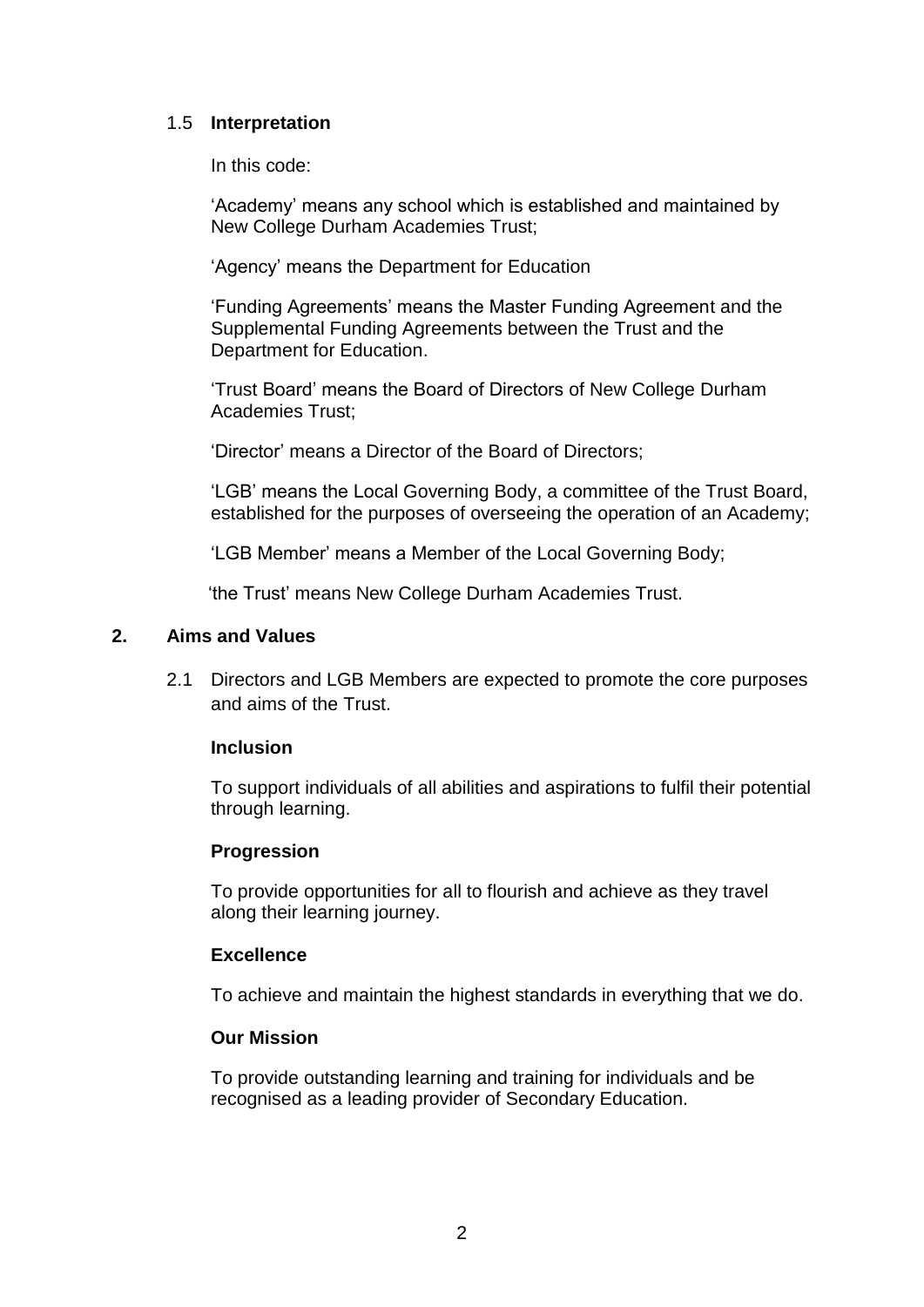- 2.2 The Trust Board recognises its obligations to all those with whom it and/or the Academies have dealings, including students, employees, suppliers, other educational institutions and the wider community. In particular, the Trust Board is committed to:
	- having close regard to the voice of the learner;
	- combating any discrimination within the Academies on the grounds of the characteristics protected by the Equality Act 2010; and
	- engaging with the community which the Academies serve in order to understand and meet its needs.
- 2.3 The Trust Board is also committed to ensuring that it conducts its business in accordance with the highest ethical standards as set out in more detail in this Code.
- 2.4 Public service values are at the heart of the education service. High standards of personal and corporate conduct based on the principles set out in Appendices 1 and 2 of this Code, and the recognition that students and other users of the Academies' services come first, are a requirement of being a Director or LGB Member, and should underpin all decisions taken by the Trust Board and Local Governing Bodies.

### **3. Duties**

- 3.1 As the Trust is a company limited by guarantee with charitable status, the Directors are the legal trustees of the charity. This confers certain obligations upon the Directors to protect the assets, property and good name of the charity. Directors must also act in accordance with company law and owe a fiduciary duty to the Trust. This means that they must show it the highest loyalty and act in good faith in its best interests. A summary of Directors' duties under company and charity law is set out in Appendix 3.
- 3.2 Each Director and LGB Member should act honestly, diligently and (subject to the provisions appearing in paragraph 7 of this Code relating to collective responsibility) independently. The actions of Directors and LGB Members should promote and protect the good reputation of the Trust and its Academies and the trust and confidence of those with whom it deals.
- 3.3 Decisions taken by Directors at meetings of the Trust board and its committees must not be for any improper purpose or personal motive. Decisions taken must always be for the benefit of the Trust, its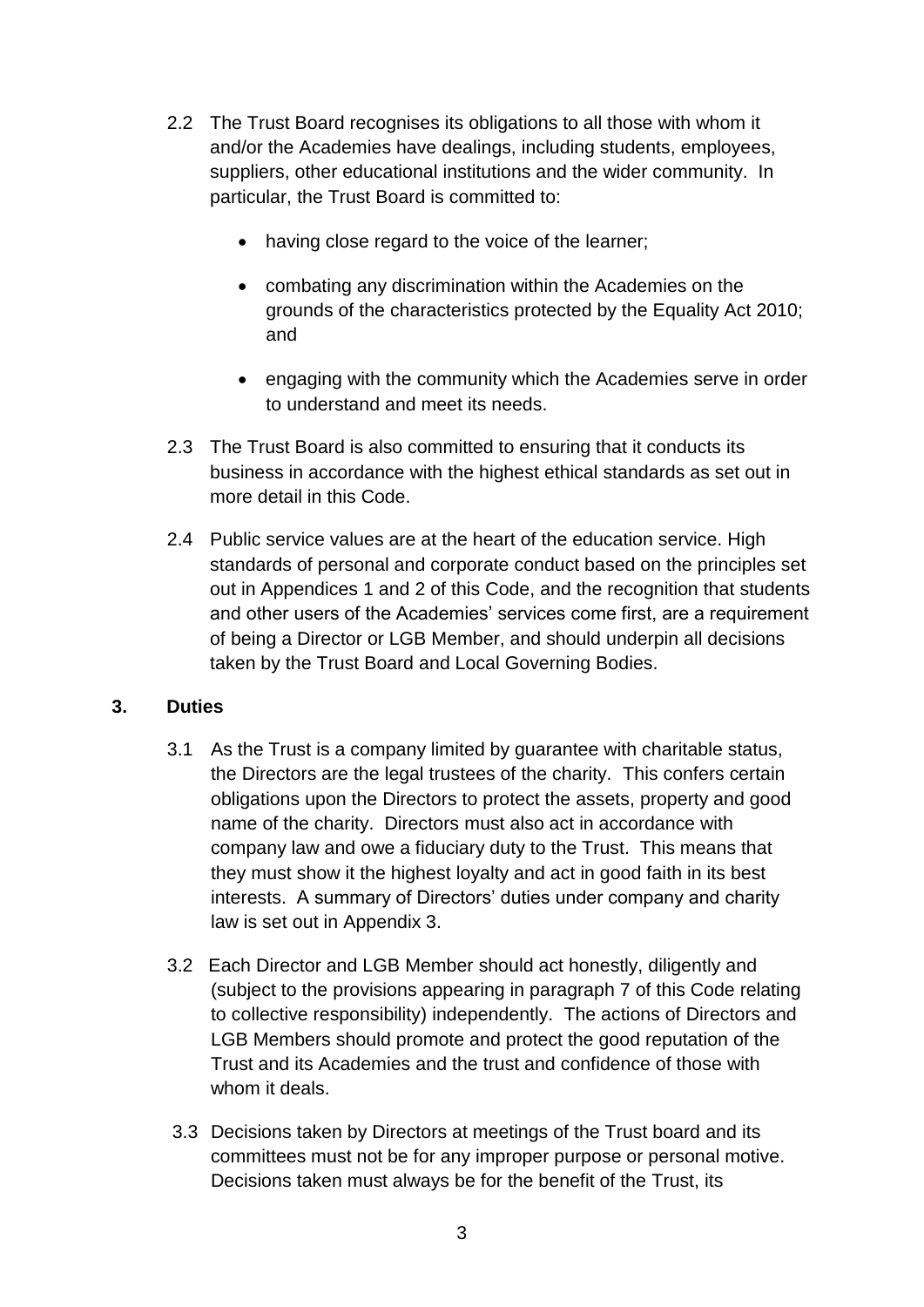Academies, its students and staff and other users of the Academies and must be taken with a view to safeguarding public funds. Accordingly, Directors and LGB Members must not be bound in their speaking and voting by mandates given to them by other bodies or persons (including but not limited to the bodies that elected/nominated them).

- 3.4 Directors must observe the provisions of the Trust's Memorandum and Articles of Association and in particular the duty to give immediate notice to the Company Secretary should they become disqualified from continuing to hold office and also the responsibilities given to the Directors as set out in Appendix 4.
- 3.5 Directors and LGB Members should comply with the Standing Orders, schemes of delegation and terms of reference of the Local Governing Bodies and other committees to ensure that the Trust conducts itself in an orderly, fair, open and transparent manner. Directors must keep those Standing Orders, schemes of delegation and terms of reference under periodic review.
- 3.6 Directors and LGB Members should also have regard to the different, but complementary, responsibilities given to the Academy Principals. Whereas it is the Trust board's function to decide strategic policy and overall direction and to monitor the performance of each Academy, it is the Academy Principals' role to implement the Trust board and Local Governing Body decisions, and to manage the Academies' affairs within the budgets and framework fixed by the Trust board. The Academy Principals' have delegated powers and functions in respect of internal organisation, management and control of the Academies, the implementation of all policies approved by the Trust Board and for the direction of teaching and the curriculum. Directors, Local Governing Body Members and the Academy Principals, should work together so that the Trust, the Local Governing Bodies and the Academy Principals perform their respective roles effectively.
- 3.7 Directors and LGB Members should refer to the Company Secretary for advice relating to governance functions and have regards to the Company Secretary's independent advisory role.

#### **4. Statutory Accountability**

- 4.1 Directors are collectively responsible for observing the duties set out in the Funding Agreements which the Trust board has entered into with the Agency as a condition of receiving public funds.
- 4.2 The Trust is required to operate in accordance with all applicable laws including the Academies Act 2010, the Education Acts, the Companies Act 2006, the Charities Acts and the general law.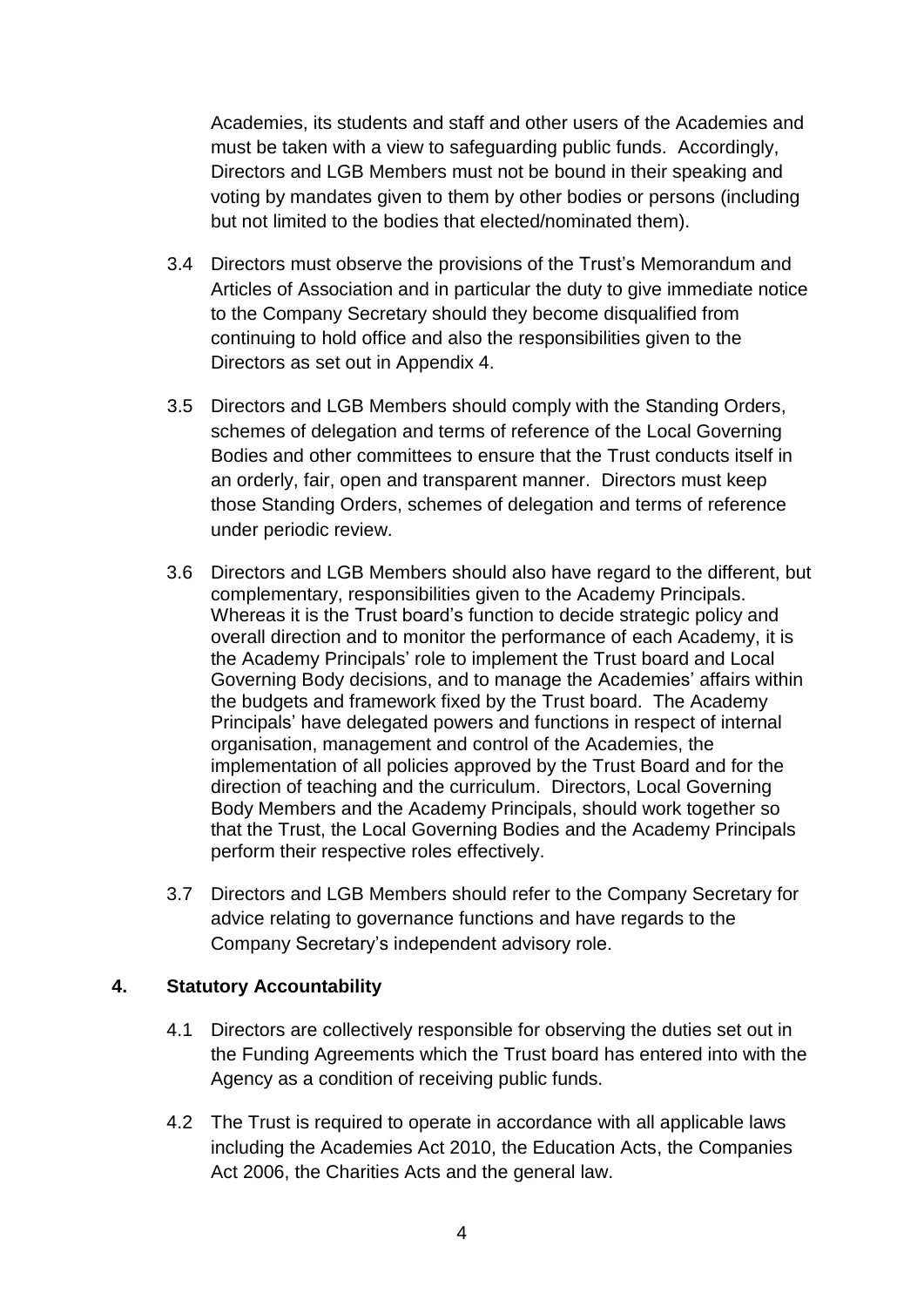### **5. Skill, Care and Diligence**

5.1 A Director and LGB Member should in all his or her work for the Trust and its Academies exercise such skill as he or she possesses and such care and diligence as would be expected from a reasonable person in the circumstances. Directors and LGB Members should be careful to act within the terms of reference of any committees on which they serve.

### **6. Conflicts of Interest**

- 6.1 Like other persons who owe a fiduciary duty, Directors and LGB Members should seek to avoid putting themselves in a position where there is a conflict (actual or potential) between their personal interests and their duties to the Trust and its Academies. They should not allow any conflict of interest to arise which might interfere with the exercise of their independent judgement.
- 6.2 Directors and LGB Members are reminded that under the Trust's Articles of Association and its policy on Conflicts of Interest and the general law they must disclose to the Trust any direct or indirect financial interest they have, or may have, in the supply of work or goods to or for the purposes of the Trust, or in any contract or proposed contract concerning the Trust or its Academies, or in any other matter relating to the Trust or any other interest of a type specified by the Trust in any matter relating to the Trust, or any duty which is material and which conflicts or may conflict with the interests of the Trust Board or Local Governing Body.
- 6.3 If an interest of any kind (including an interest of a spouse/partner/close relative of the Director/LGB Member) is likely or would, if publicly known, be perceived as being likely to interfere with the exercise of a Director's or LGB Member's independent judgement, then
	- 6.3.1the interest, financial or otherwise, should be reported to the Company Secretary;
	- 6.3.2the nature and extent of the interest should be fully disclosed to the Trust Board or LGB before the matter giving rise to the interest is considered;
	- 6.3.3if the Director or LGB Member concerned is present at a meeting of the Trust Board, or any of its committees, at which the supply, contract or other matter constituting the interest is to be considered, the Director or LGB Member should: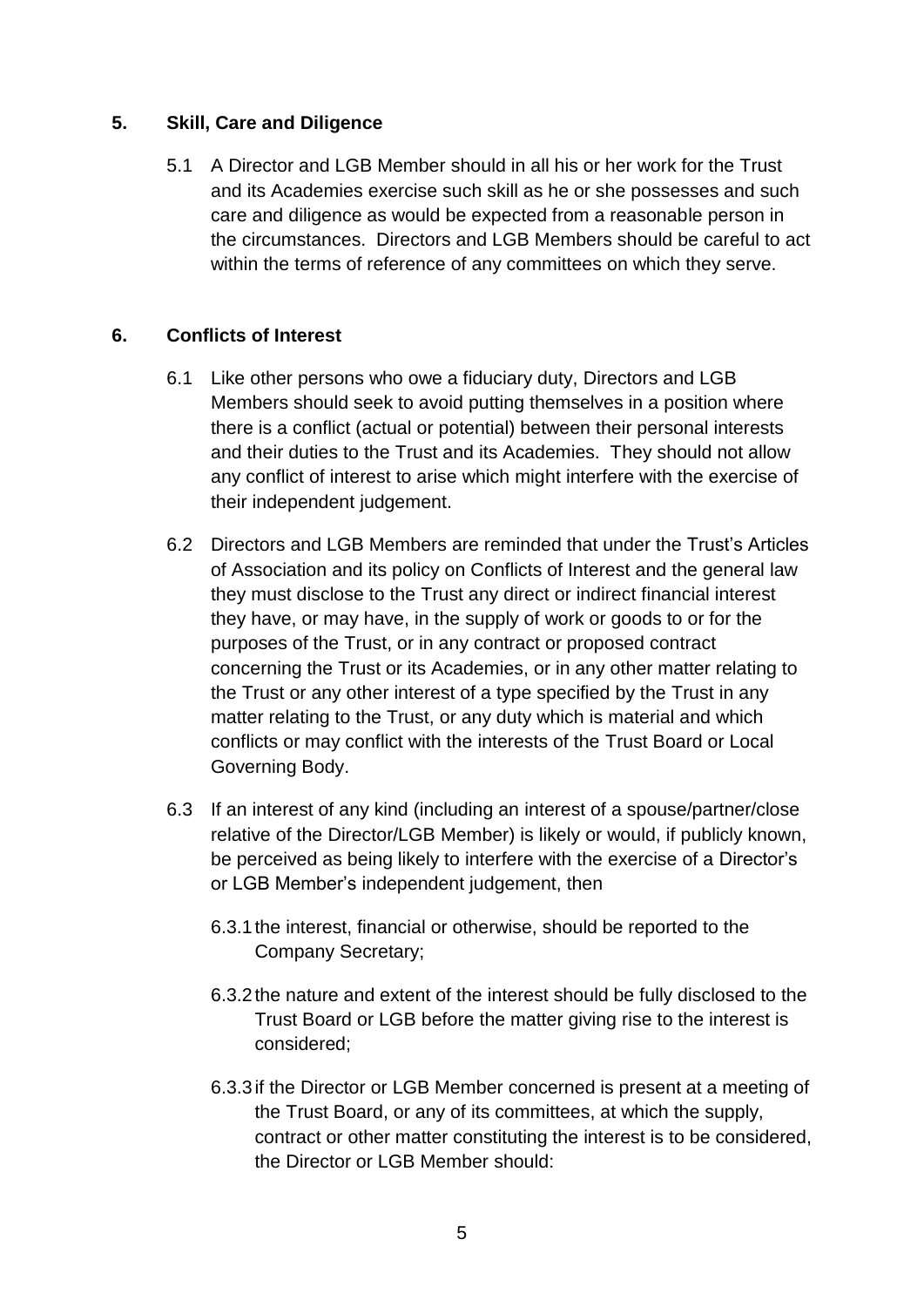- not take part in the consideration or vote on any question with respect to it and shall not be counted in the quorum for that meeting; and
- withdraw from that board or committee meeting where required to do so by a majority of the members of the board or committee present at the meeting.
- 6.4 For the purposes of clause 6.3 'close relative' includes but is not limited to a father, mother, brother, sister, child, grandchild and stepfather/mother/brother/sister/child.
- 6.5 Exceptionally, where it is proposed that the Trust should grant a Director or LGB Member a financial interest (such as a contract for the supply of goods or services) the Trust Board must observe the requirements of the Charities Act 2011. This procedure is reflected in Articles 6.8-6.9 of the Articles of Association, which must be followed if a Director wishes to receive such a payment for him/herself or a connected person. The Trust Board may wish to take legal advice before granting such an interest to a Director or LGB Member.
- 6.6 Directors and LGB Members must not receive gifts, hospitality or benefits of any kind from a third party which might be in breach of the Bribery Act 2010 or be seen to compromise their personal judgement or integrity. Any offer or receipt of such gifts, hospitality or benefits should immediately be reported to the Company Secretary.
- 6.7 The Company Secretary will maintain a Register of Directors' Interests and a separate Register of Local Governing Body Members' Interests which will be open for public inspection. Directors and LGB Members must disclose routinely all business interests, financial or otherwise, which they or their close relatives may have, and the Company Secretary will enter such interests on the Register. Directors and LGB Members must give sufficient details to allow the nature of the interests to be understood by enquirers. Directors and LGB Members should inform the Company Secretary whenever their circumstances change and interests are acquired or lost. In deciding whether an interest should be disclosed, Directors and LGB Members should have regard to the meaning given to "interest" in paragraphs 6.2, 6.3 and 6.5 of this Code.

### **7. Collective Responsibility**

7.1 The Trust Board and Local Governing Bodies operate by Directors and LGB Members taking majority decisions in a corporate manner at quorate meetings. Therefore, a decision of the Trust Board or Local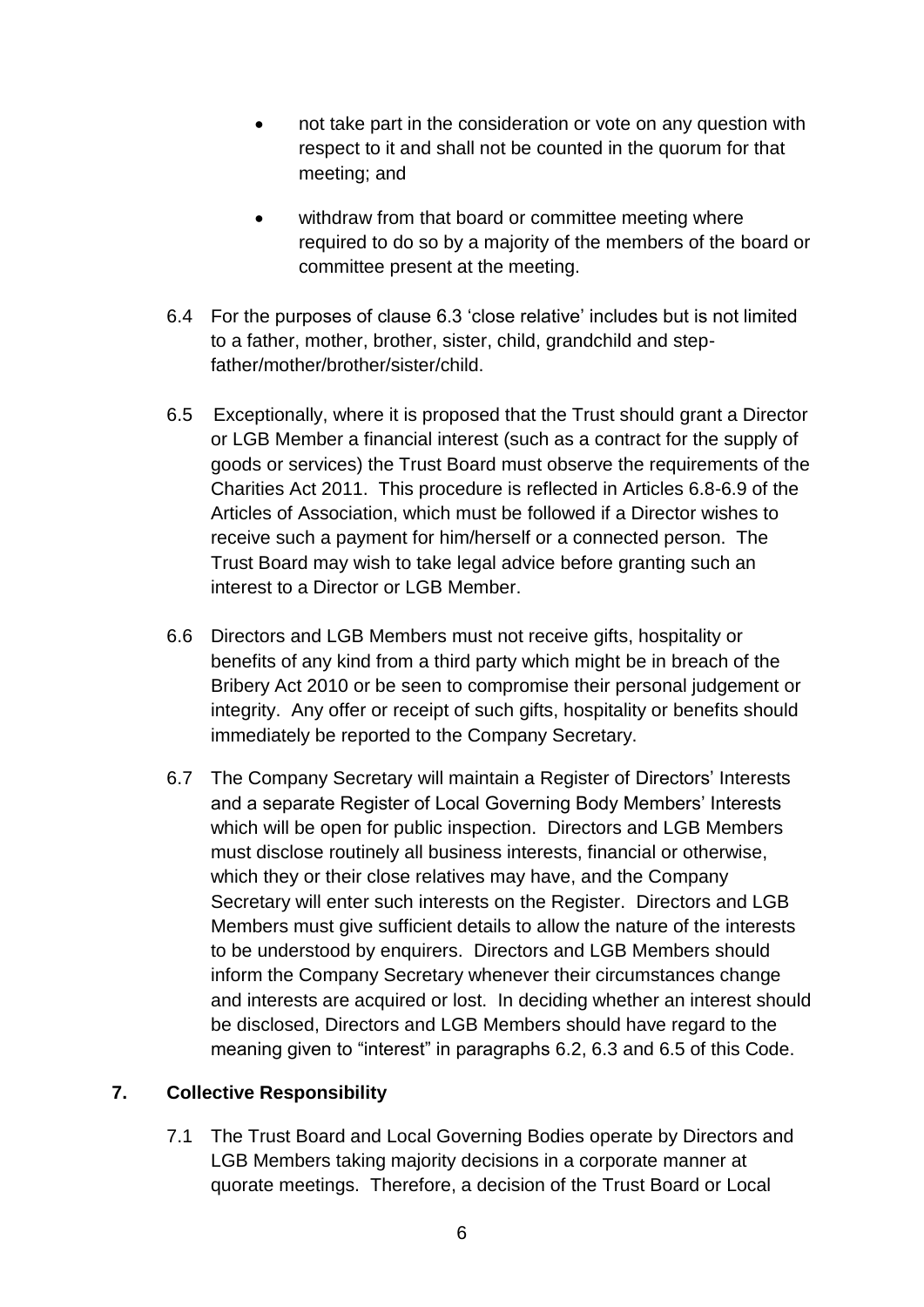Governing Body, even when it is not unanimous, is a decision taken by the members collectively and each individual Director and LGB Member has a duty to stand by it, whether or not he or she was present at the meeting of the board when the decision was taken.

7.2 If a Director or LGB Member disagrees with a decision taken by the Trust Board or LGB, his or her first duty is to have any disagreement discussed and minuted. If the Director or LGB Member strongly disagrees, he or she should consult the Chair and, if necessary, then raise the matter with the board when it next meets.

### **8. Openness and Confidentiality**

8.1 Because of the Trust Board's public accountability and the importance of conducting its business openly and transparently, Directors should ensure that, as a general principle, students and staff of the Academies have free access to information about the proceedings of the Trust Board and it committees. Accordingly, agendas, minutes and other papers relating to meetings of the Trust Board and its committees are normally available for public inspection when they have been approved for publication by the Chair.

There will be occasions when the record of discussions and decisions will not be made available for public inspection; for example, when the board considers sensitive issues or named individuals and for other good reasons. Such excluded items will be kept in confidential records by the Company Secretary, and will be circulated in confidence to Directors. Some confidential items are likely to be of a sensitive nature for a certain period of time only (for example information relating to a proposed commercial transaction or collaboration with another institution). The Trust Board should specify how long such items should be treated as confidential or, if this is not possible, such items should be regularly reviewed to consider whether the confidential status should be removed or whether the public interest in disclosure outweighs that confidential status and the item made available for public inspection. When considering such issues the Directors must also consider the Trust's publication scheme issued under the Freedom of Information Act 2000.

8.2 It is important that the Trust Board and its committees have full and frank discussions in order to take decisions collectively. To do so, there must be trust between Directors and LGB Members with a shared corporate responsibility for decisions. Directors should keep confidential any matter which, by reason of its nature, the Chair or members of any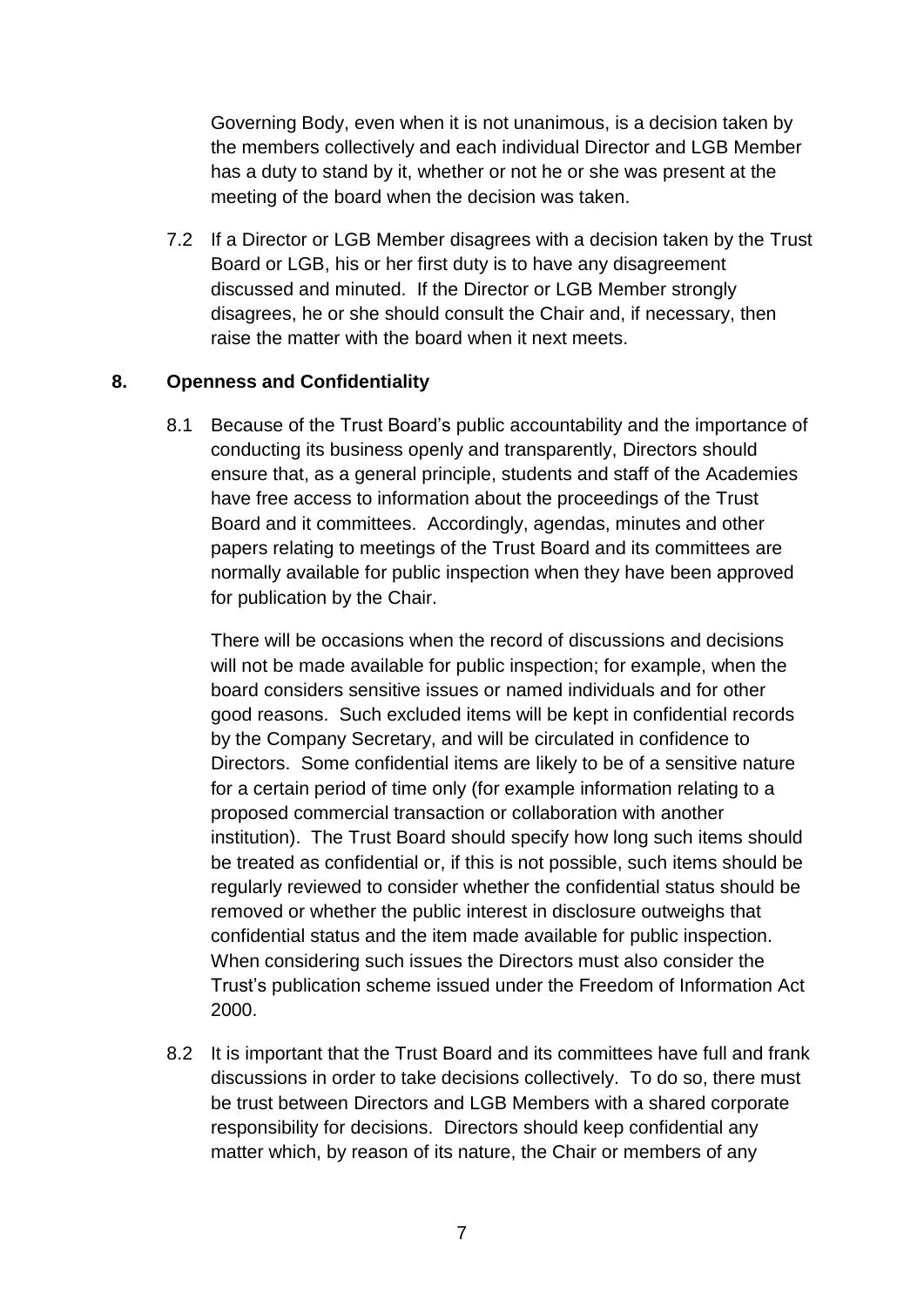committee of the Trust are satisfied should be dealt with on a confidential basis.

- 8.3 Directors or LGB Members should not make statements to the press or media or at any public meeting relating to the proceedings of the Trust Board or its committees without first having obtained the approval of the Chair. It is unethical for Directors or LGB Members publicly to criticise, canvass or reveal the views of others which have been expressed at meetings of the Trust Board or its committees.
- 8.4 Directors should make arrangements for the proper handling and disposal of confidential board papers and it is recommended that these are shredded by the Director when no longer required or are returned to the Company Secretary for shredding.

### **9. Complaints**

9.1 Accountability is at the heart of public service bodies and it is important that the affairs of the Trust and its Academies are conducted in an open and transparent manner. To this end Directors and LGB Members should be aware of the systems in place to deal with employees' grievances and matters relating to their employment. Directors and LGB Members should also be aware of the Trust's complaints procedure.

### **10. Attendance at Meetings**

10.1 A high level of attendance at meetings of the Trust Board and its Committees is expected so that Directors and LGB Members can perform their functions properly.

### **11. Governance Development**

- 11.1 Directors and LGB Members must obtain a thorough grounding in their duties and responsibilities by participating in the Trust's governance induction and training programmes, and taking other opportunities to extend their knowledge of the Trust, its Academies and the education sector.
- 11.2 In order to promote more effective governance, the Trust Board and its committees will carry out an annual review of the performance by the respective body of its duties and responsibilities, as part of a continuing and critical process of self-evaluation.

### **12. Review of Code**

12.1 This code shall be kept under review by the Company Secretary and referred to the Trust Board for amendment as required.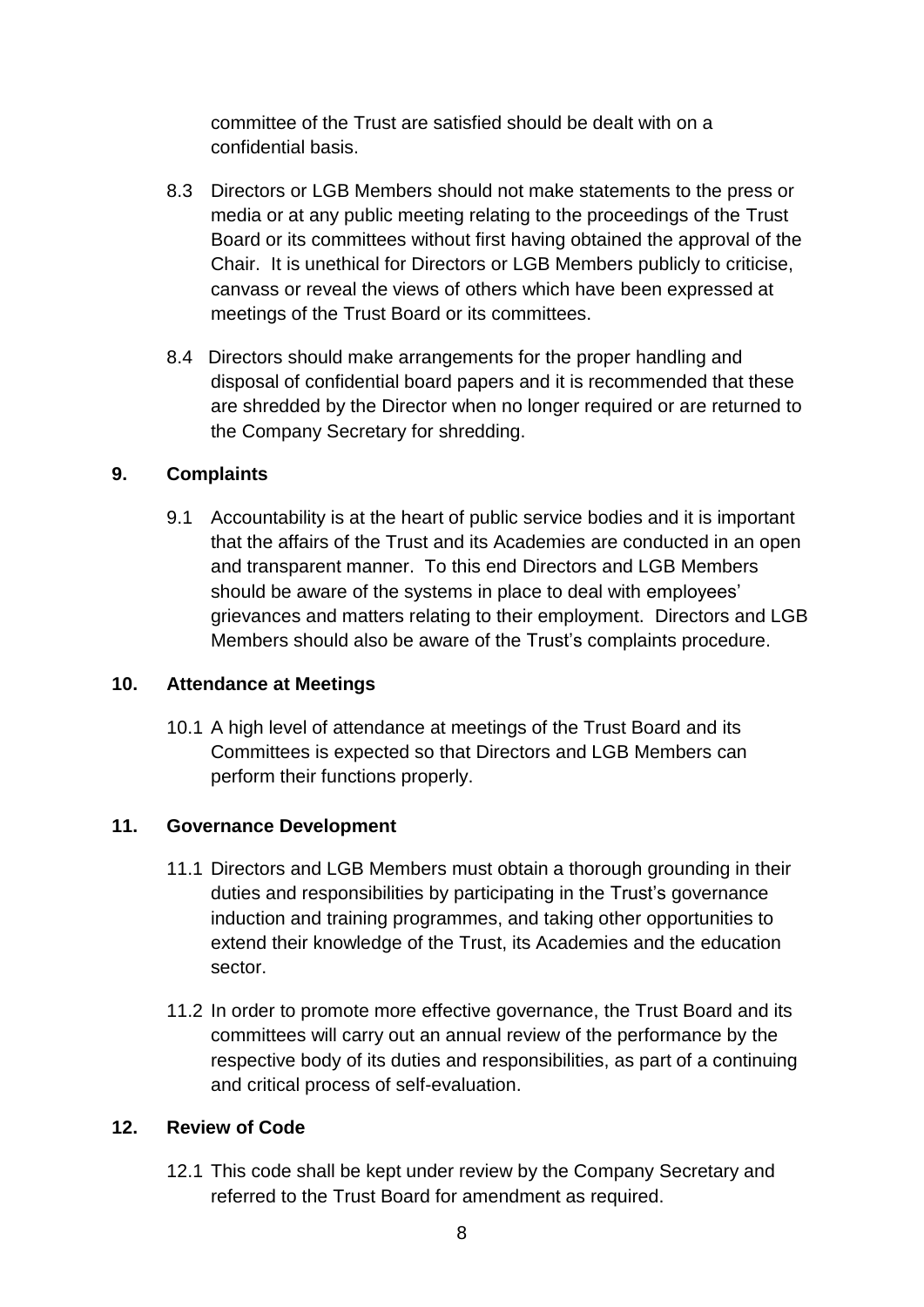## **Schedule to Code of Conduct**

## **List of Source Documents**

- 1. the Trust's Memorandum and Articles of Association;
- 2. the Standing Orders;
- 3. the Committee Terms of Reference;
- 4. the Funding Agreements entered into by the Trust with the Agency;
- 5. the Scheme of Delegation and Financial Regulations;
- 6. the governance framework and organisation chart;
- 7. the Conflicts of Interests Policy and Registers of Directors' and Local Governing Body Members' Interests;
- 8. the principles laid down by the Committee on Standards in Public Life (Nolan Committee) for those holding public office, namely:
	- selflessness;
	- integrity;
	- objectivity;
	- accountability;
	- openness;
	- honesty; and
	- leadership.

An extract from the report of the Nolan Committee setting out these Principles in more detail is set out at Appendix 1;

9. the Good Governance Standard for Public Services published by the Independent Commission on Good Governance in Public Services (Good Governance Standard);

An extract from the Good Governance Standard setting out the six core principles of good governance is set out at Appendix 2;

#### **Appendices**

- 1 the Seven Principles of Public Life
- 2 Six Core Principles of Good Governance
- 3 Responsibilities of Directors under company and charity law
- 4 Summary of main responsibilities of the Directors under the Articles of Association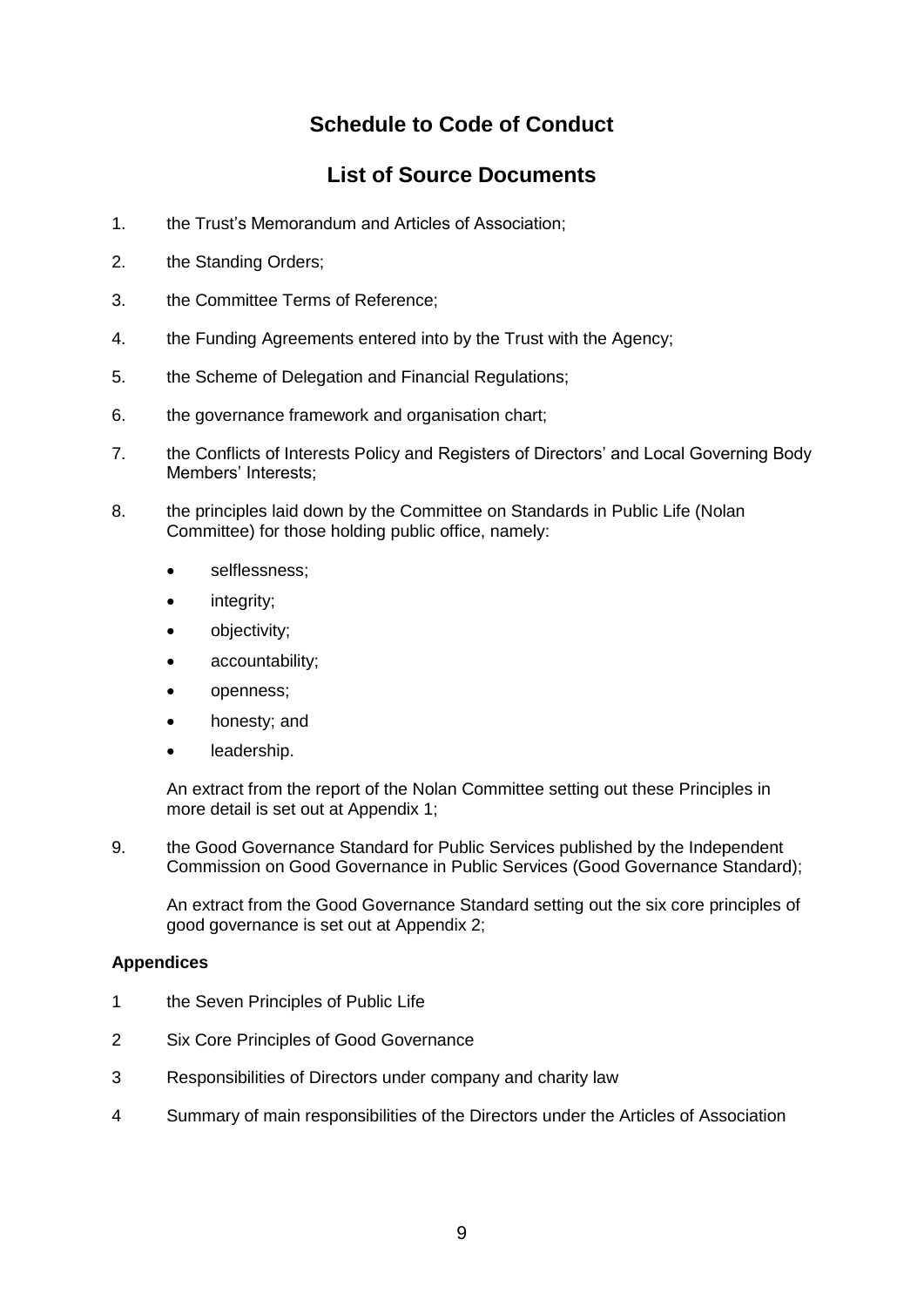## **The Seven Principles of Public Life**

The following is an extract from the Second Report of the Nolan Committee on Standards in Public Life, May 1996

#### **Selflessness**

Holders of public office should take decisions solely in terms of public interest and not in the interests of themselves their family or their friends.

#### **Integrity**

Holders of public office should not place themselves under any obligation to a third party which might influence them in the performance of their public duties.

#### **Objectivity**

All decisions involving awarding contracts, benefits or rewards should be made on merit.

#### **Accountability**

Holders of public office are accountable to the public for their actions and should submit themselves to the appropriate authority.

#### **Openness**

All decisions taken should be as open as possible.

#### **Honesty**

Holders of public office have a duty to declare any private interests relating to their public duty and resolve conflicts so as to protect the public interest.

#### **Leadership**

Holders of public office should promote and support these principles by leadership and example.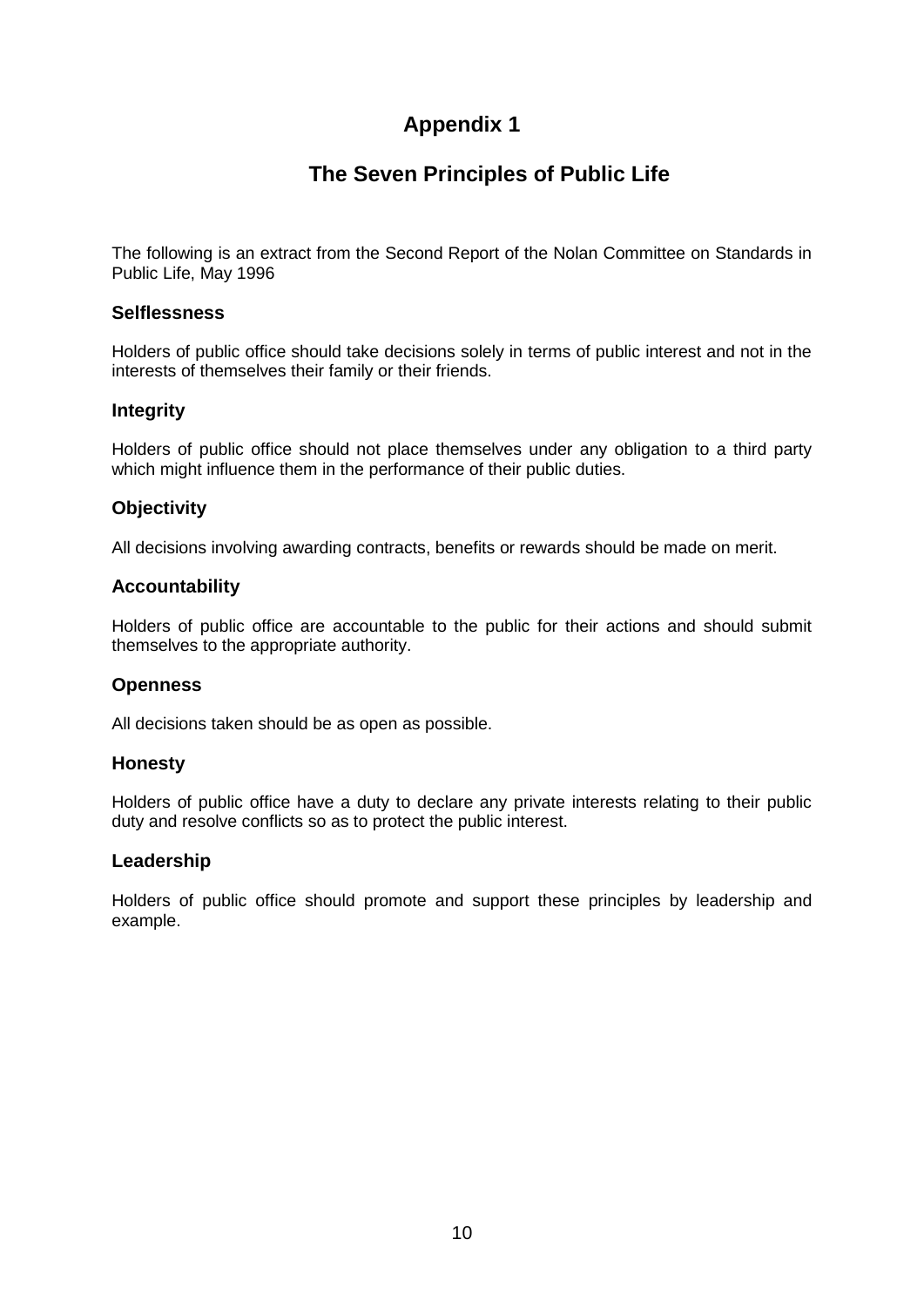## **Six Core Principles of Good Governance**

The following is an extract from the Good Governance Standard for Public Services published by the Independent Commission on Good Governance in Public Services, January 2005

#### **1. Good governance means focusing on the organisation's purposes and on outcomes for citizens and service users**

- 1.1 Being clear about the organisation's purposes and its intended outcomes for citizens and service users;
- 1.2 Making sure that users receive a high quality service;
- 1.3 Making sure that taxpayers receive value for money.

#### **2. Good governance means performing effectively in clearly defined functions and roles**

- 2.1 Being clear about the functions of the governing body;
- 2.2 Being clear about the responsibilities of the non-executives and the executive, and making sure that those responsibilities are carried out;
- 2.3 Being clear about relationships between the governors and the public.

#### **3. Good governance means promoting values for the whole organisation and demonstrating the values of good governance through behaviour**

- 3.1 Putting organisational values into practice;
- 3.2 Individual governors behaving in ways that uphold and exemplify effective governance.

#### **4. Good Governance means taking informed, transparent decisions and managing risk**

- 4.1 Being rigorous and transparent about how decisions are taken;
- 4.2 Having and using good quality information, advice and support;
- 4.3 Making sure that an effective risk management system is in operation.

#### **5. Good governance means developing the capacity and capability of the governing body to be effective**

- 5.1 Making sure that appointed and elected governors have the skills, knowledge and experience they need to perform well;
- 5.2 Developing the capability of people with governance responsibilities and evaluating their performance, as individuals and as a group;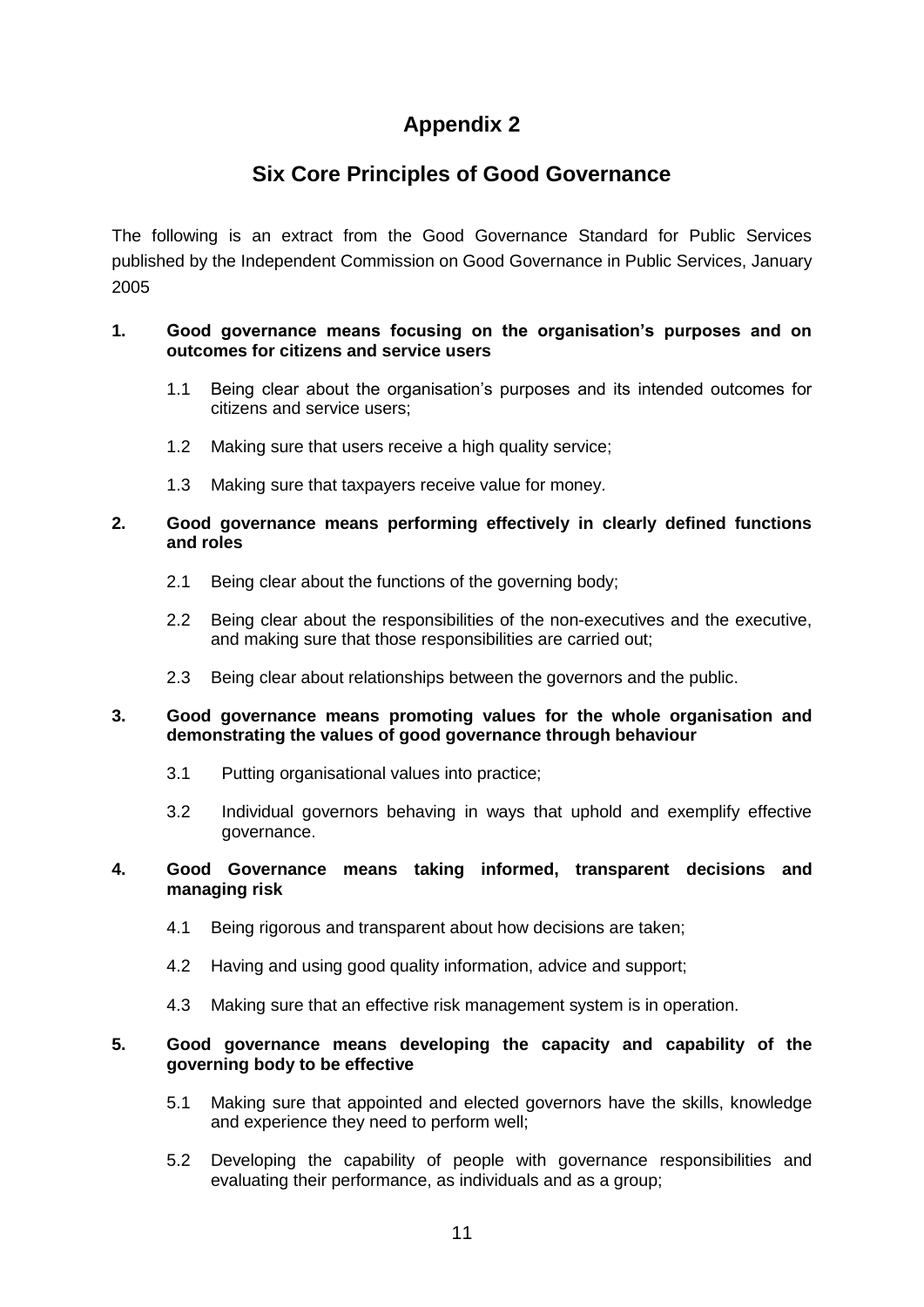5.3 Striking a balance, in the membership of the governing body, between continuity and renewal.

#### **6. Good governance means engaging stakeholders and making accountability real**

- 6.1 Understanding formal and informal accountability relationships;
- 6.2 Taking an active and planned approach to dialogue with accountability to the public;
- 6.3 Taking an active and planned approach to responsibility to staff;
- 6.4 Engaging effectively with institutional stakeholders.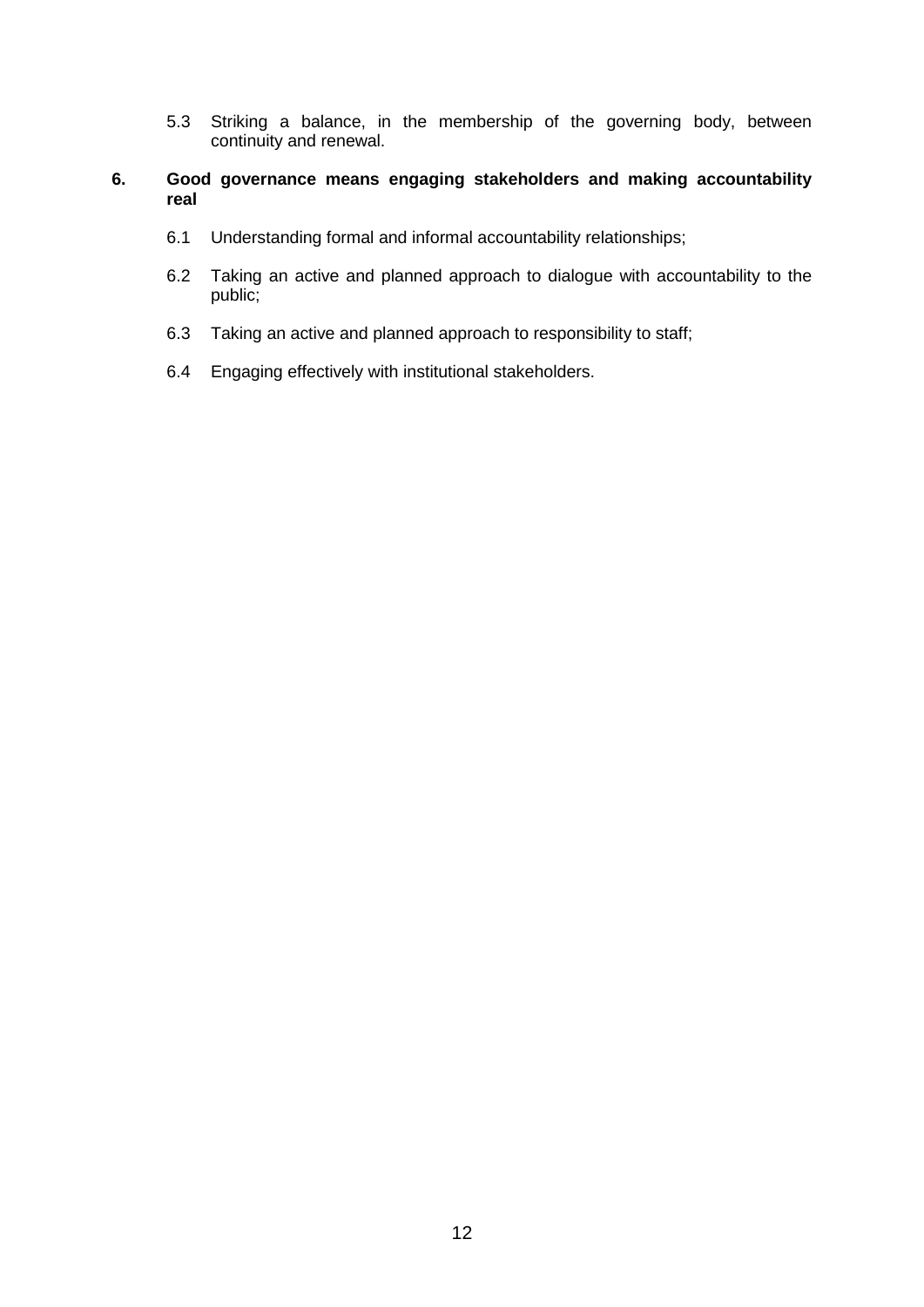# **Company Law**

## **Summary of the duties of Directors under the Companies Act 2006**

- Directors must act within their powers (s171)
- Directors must promote the success of the company (s172)
- Directors must exercise independent judgement (s173)
- Directors must exercise reasonable care skill and diligence (s174)
- Directors must avoid conflict of interest (s175)
- Directors must not accept benefits from third parties (s176)
- Directors must declare any interest in proposed transactions with the company (s177)

# **Charity Law**

## **Trustees have full responsibility for the charity and must:**

- Act together and in person and not delegate control of the charity to others;
- Act strictly in accordance with the Trust's governing documents;
- Act in the Trust's interests only and without regard to their own private interests;
- Manage the Trust's affairs prudently throughout the life of the Trust;
- Not derive any personal benefit or gain from the Trust of which they are trustees; and
- Take proper professional advice on matters on which they are not themselves competent.